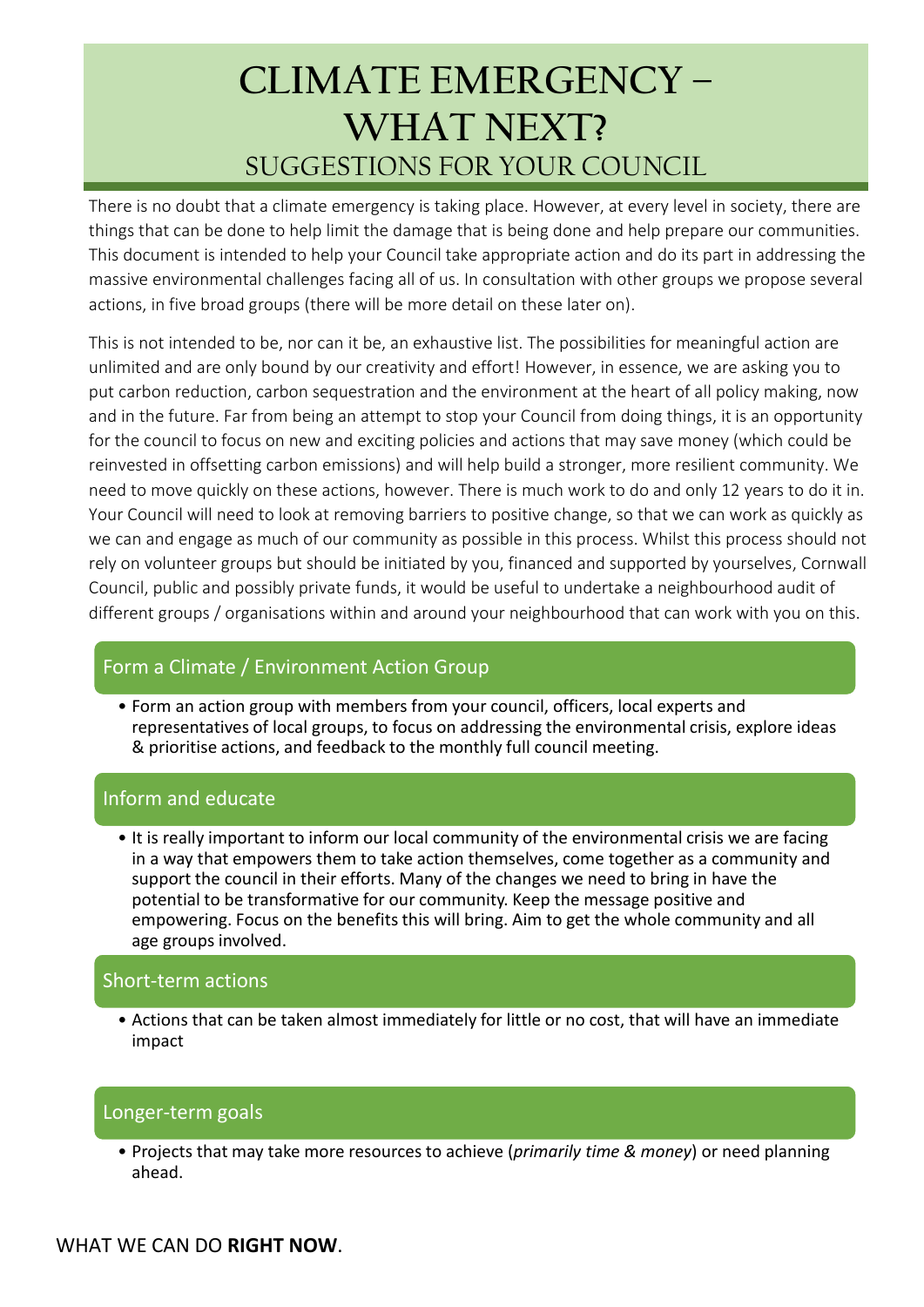In support of the previous broad goals, here are some of the things that your council can do right now:

| Form a Climate / Environment Action Group comprising of councillors & officers, local        |
|----------------------------------------------------------------------------------------------|
| experts and representatives of local groups to focus on addressing the environmental crisis, |
| explore ideas and prioritise actions and feedback to the monthly full council meeting.       |

This group could put on a family friendly talk and open event to educate and engage the public, welcoming ideas on how to reduce dangerous emissions within the community.

 Commission a neighbourhood & Town Council **carbon energy audit** as soon as possible, so that we have a general baseline to work from and to track and celebrate progress. Charmian Larke (01872 864488 / charmain@atlantic-energy.co.uk) can do this for free under Cornwall New Energy's business assist programme. Local councils are not eligible, so it would need to be arranged through a local CIC or a local business.

 Agree an **annual percentage reduction up to 2030** for area, understanding that it will become progressively more difficult to find ways of making reductions and that we need to plan ahead for this. Net zero carbon by 2025 has been suggested by scientist. Cornwall Council are hoping to be carbon neutral by 2030.

 Switch to a **renewable energy supplier** for all council run buildings / street lighting etc. (CC lead)

Install **LED / low energy bulbs** in all council run buildings / street lights etc. (CC lead)

 Become a '**dark sky town and village**' and turn off street lights after 12pm and change to LED if not already. (CC lead)

 Organise an **Energy Saving Pop-up Advice Surgery** for the local community. Community Energy Plus (fergus@cep.org.uk 01872 245566 ext 221) a Truro-based charity, have offered to provide this for free. They can also potentially offer low energy light bulbs, draft excluders, insulation, smart meters, heating systems and boilers for those on benefits. Group buying an option for others.

 Actively work to **reduce consumption**, reduce waste and recycle. Use recycled paper and environmentally friendly cleaning products in all council facilities.

 Commit to using **LOAF ingredients** (*Local, Organic, Animal friendly, Fairly traded*) at council functions. Make it a policy not to use disposable cups, plates or bottled water.

 When awarding **contracts for goods or services**, recognise potential carbon emissions as another element to be considered alongside price. Source locally wherever possible.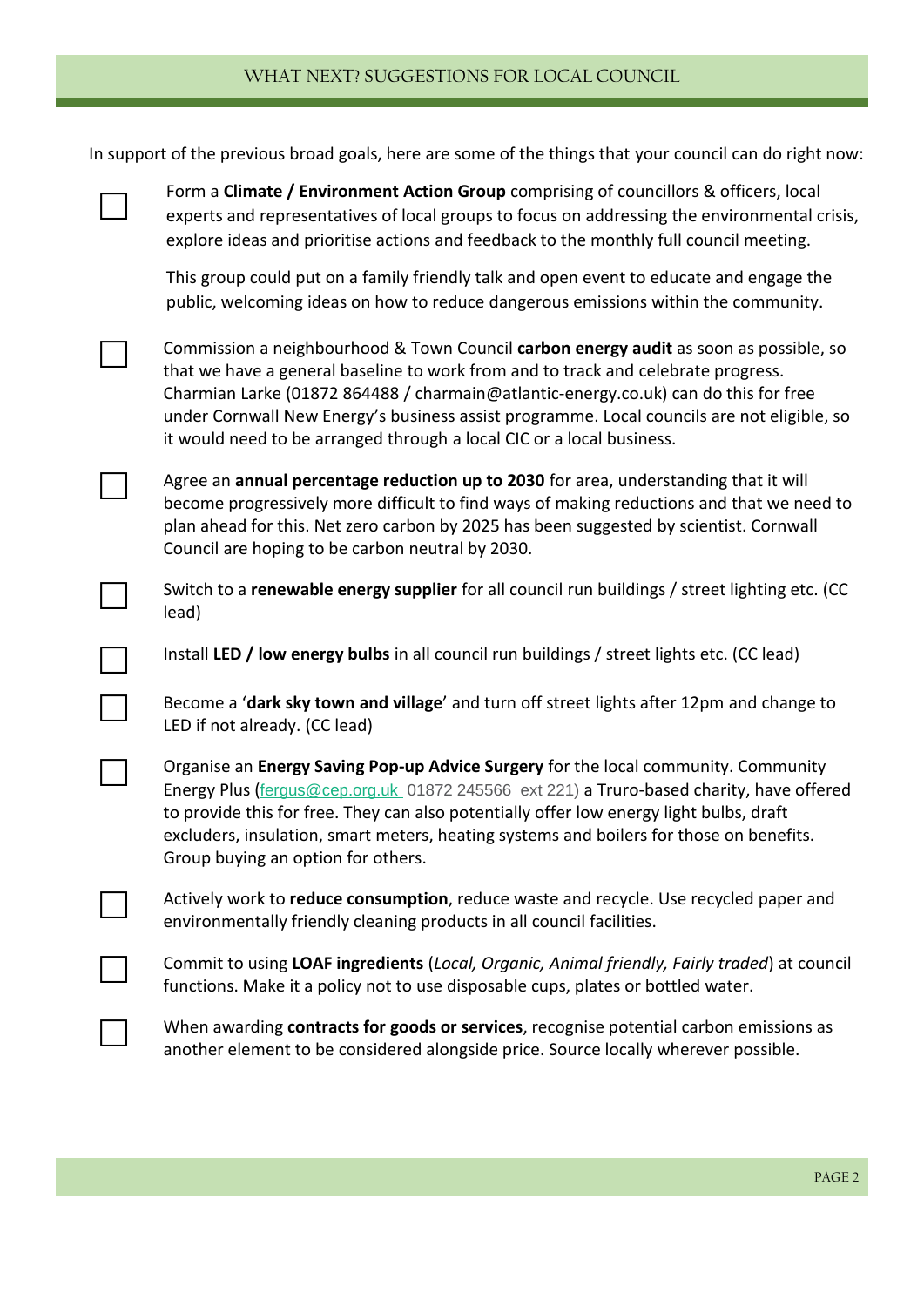# Medium to Longer Term Actions.

#### **Communication**

Use the ABCD (Asset Based Community Development) model of working within the community. See [www.sharedassets.org.uk](http://www.sharedassets.org.uk/) for some great examples.

 Create a reliable and regular means for **sharing and exchanging information** with the local community, on how they can take positive action, where they can source environmentally friendly products, join community-led initiatives etc. This could include you council website, social media, regular column in local press, noticeboards, leaflets, town meetings etc.

 Undertake a **neighbourhood audit** of different groups / organisations within the area that can work with the council on this. Reach out to these groups and seek to engage with them. Set up regular communication channels.

 Engage in regular contact with **Cornwall Council** to lobby, find out what they're doing and report back. Make sure everyone is in the loop. Pass on ideas and give feedback.

 Act as a voice for the community to **lobby for action on climate change**, raise the profile and share lessons with higher levels of government. Lobby your MP, and Westminster for all initiatives that will support your area (and Cornwall) to reduce our emissions, now and in the future.

## **Policy & Planning**



 Develop a **Climate / Environment Action Plan**, in consultation with local community/ neighbourhood planners.

 Review currently available standards of high energy efficiency and renewable energy and use these to set minimum requirements when in consultation on all planning applications, e.g. all new homes to be certified to Passivhaus [\(http://passivhaustrust.org.uk/what\\_is\\_passivhaus.php\)](http://passivhaustrust.org.uk/what_is_passivhaus.php) or Net Zero Carbon Building (<https://www.ukgbc.org/ukgbc-work/advancing-net-zero/>) standards, include provision for Clean Energy Schemes (wind turbines, solar arrays), and electric car charging points. Ensure that the neighbourhood plan prevents developers from installing oil or bottle gas heating systems.



 Use revenue received from **Community Infrastructure Levies** (if applicable) to invest in carbon emission reduction.



 Press for **planning policy changes** at the county and national level, to promote zero carbon development.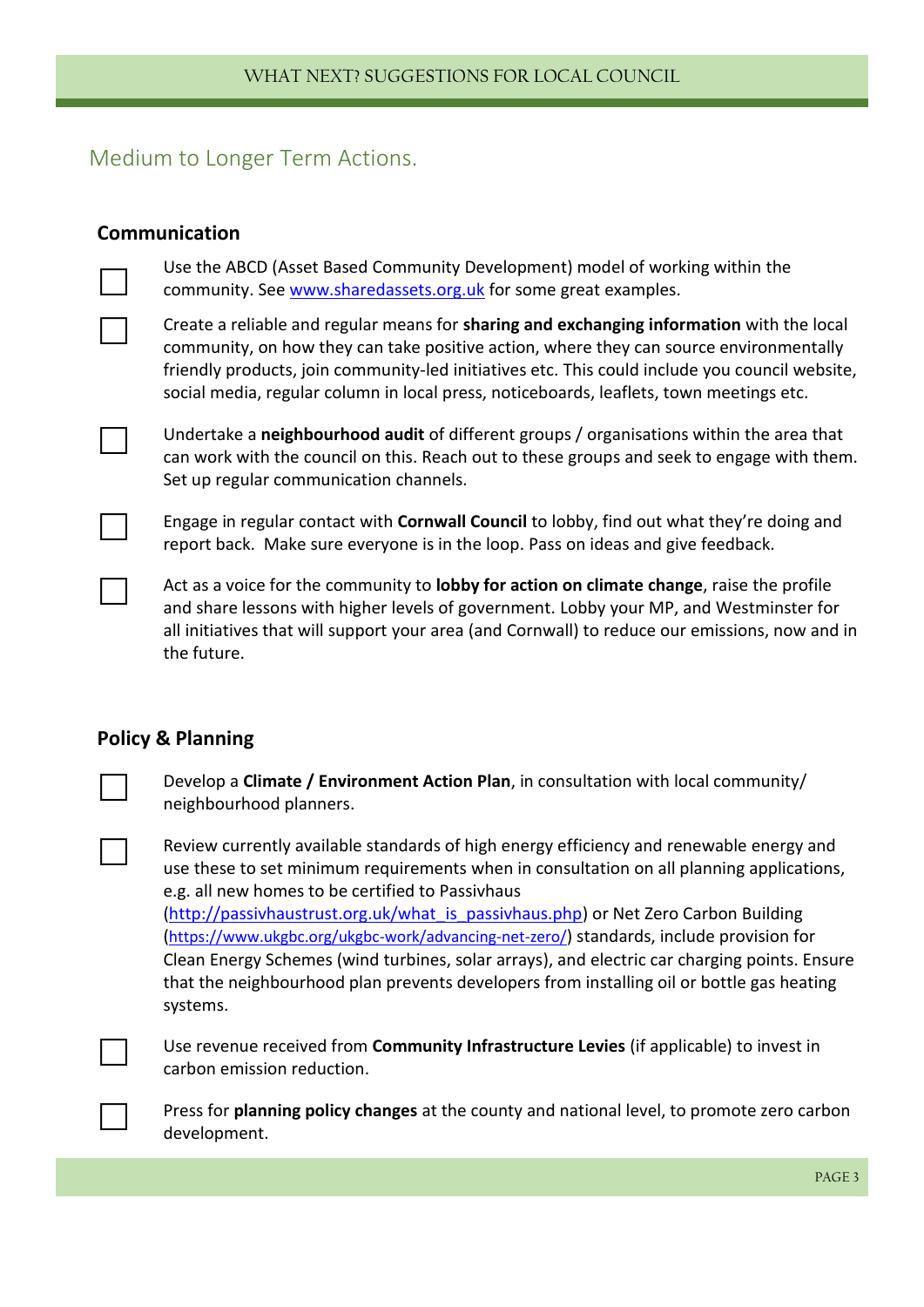Consider what **assets** belong to the council or may become assets of the council under Cornwall's devolution plans. How might longer-term, more ambitious projects be funded?

#### **Energy / Water**

 Commission a thermal imaging study to highlight poor **insulation**. Research and promote grant schemes / other funding to enable people in the community to retro-fit their homes with better insulation. Explore the bulk purchase of loft insulation and research schemes available.

 Support or develop local **clean energy projects** and other positive initiatives, particularly community led with funding or council backing. Explore opportunities for funding initiatives and share these with the community. Community Energy Plus in Truro may be able to help as may local renewable energy installers. (Note, grants / subsidies for renewables are due to be improved soon hopefully).

 Install **renewable energy sources** on community buildings including community solar panels, passive solar water heating and possibly wind powered sources.

 Identify and liaise with organisations working with **vulnerable people** in our area, who may be able to help them access support, e.g. grant funding for insulation, renewable energy.

 Install community **electric vehicle charging points** for households that have no off-road parking. Some communities are providing charging points attached to lampposts (which already have an electricity supply - see [https://www.zap-map.com/london-street-lights](https://www.zap-map.com/london-street-lights-converted-to-ev-charge-points-for-trial/)[converted-to-ev-charge-points-for-trial/](https://www.zap-map.com/london-street-lights-converted-to-ev-charge-points-for-trial/) for example.

 Work with South West Water and the Environment Agency to **reduce water use, increase water storage** and take **flood prevention** measures.

#### **Management of parks, green spaces, roadsides and pathways**

 **Climate Action Plan** should include a plan for the maintenance of all council managed parks, green spaces, roadsides and pathways and how they can be used for **carbon sequestration, to promote biodiversity and support local food production.**

**Climate Action Plan** should include a **pollinator action plan:**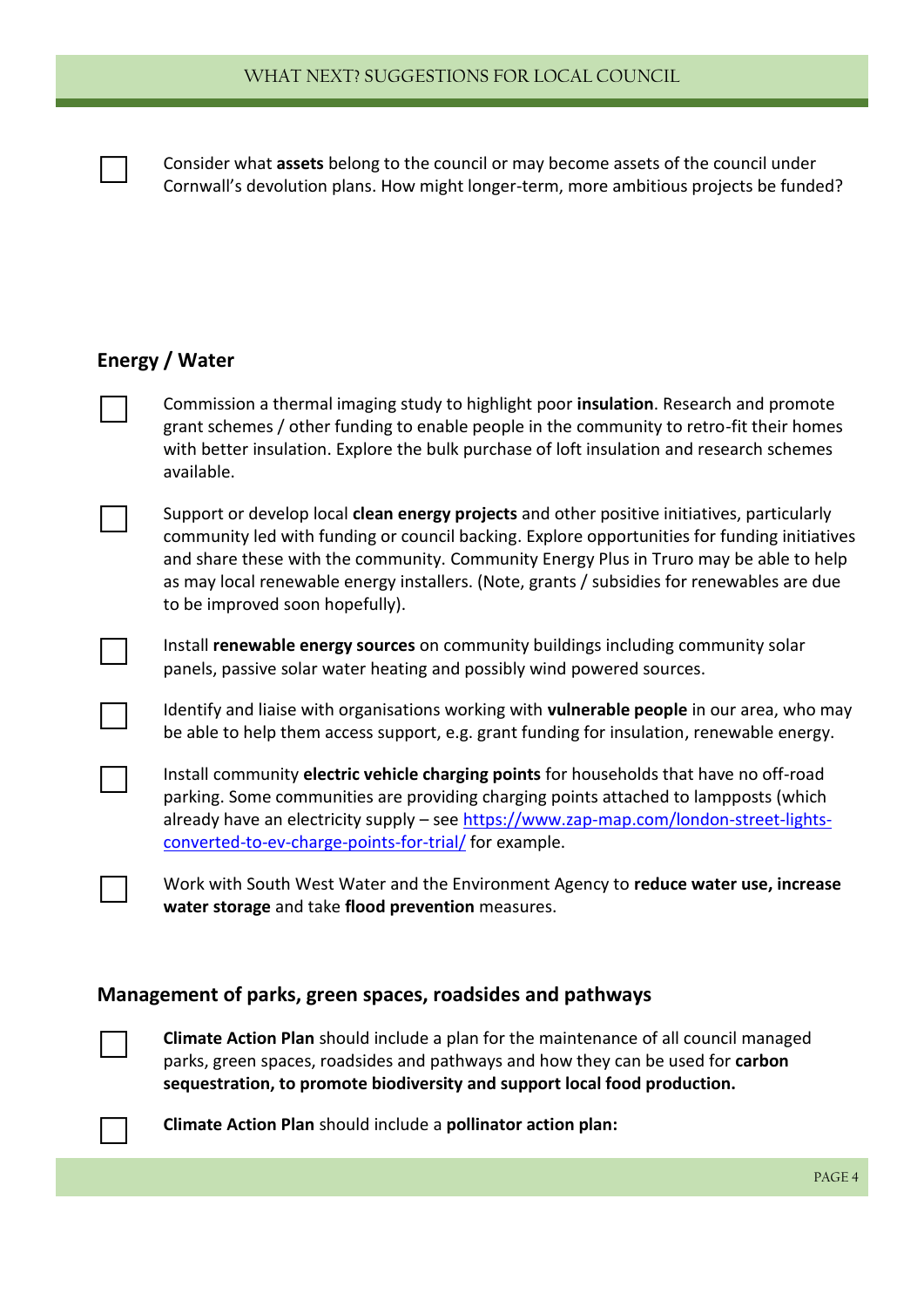[https://www.cornwall.gov.uk/environment-and-planning/grow-nature/about/pollinator](https://www.cornwall.gov.uk/environment-and-planning/grow-nature/about/pollinator-action-plan/)[action-plan/](https://www.cornwall.gov.uk/environment-and-planning/grow-nature/about/pollinator-action-plan/)

#### <https://www.cornwall.gov.uk/environment-and-planning/grow-nature/funding/>

(Advice and funds available for schemes to increase habitats suitable for pollinators and to increase tree cover etc)

 **Stop future hedge clearances**. Cut less grass and verges – re-wild areas instead. **Plant wild flowers and meadows**. This will reduce the need to mow (thereby reducing carbon emissions and cost) and will help support biodiversity, carbon sequestration and our struggling insect populations.

 **Plant trees** for carbon capture and food – many trees, in public spaces. Make the most of our beautiful walls and plant fruit trees nearby. Make this a community project. Set up a 'Tree Guardian' scheme – involve young people in this.

Encourage **community growing** projects. Education is key. Involve local schools in this, potentially utilising Bosavern Community farm, the PeAT development and the Incredible Edible Todmorden as an example of food planting across the area [https://www.incredible](https://www.incredible-edible-todmorden.co.uk/)[edible-todmorden.co.uk/.](https://www.incredible-edible-todmorden.co.uk/)

Install **bird & insect boxes**. Another ideal project to involve local schools.

 **Stop using weedkillers** and other chemicals in parks, green spaces, roadsides and pathways. Explore natural methods of weed suppression or allow the weeds to thrive and enjoy them – many are beautiful and important food for wildlife.

Train groundsmen locally in **regenerative gardening** techniques. (CC lead).

 Make **play areas more natural,** needing less maintenance – encourage children to use their imagination instead and allow for non-dangerous risk taking. Children need to learn these skills.

Explore how any **cemeteries** can be used to enhance biodiversity. Promote **green burials**.

#### **Business / local producers**



 When awarding **contracts for goods or services**, recognise potential carbon emissions as another element to be considered alongside price. Source locally wherever possible.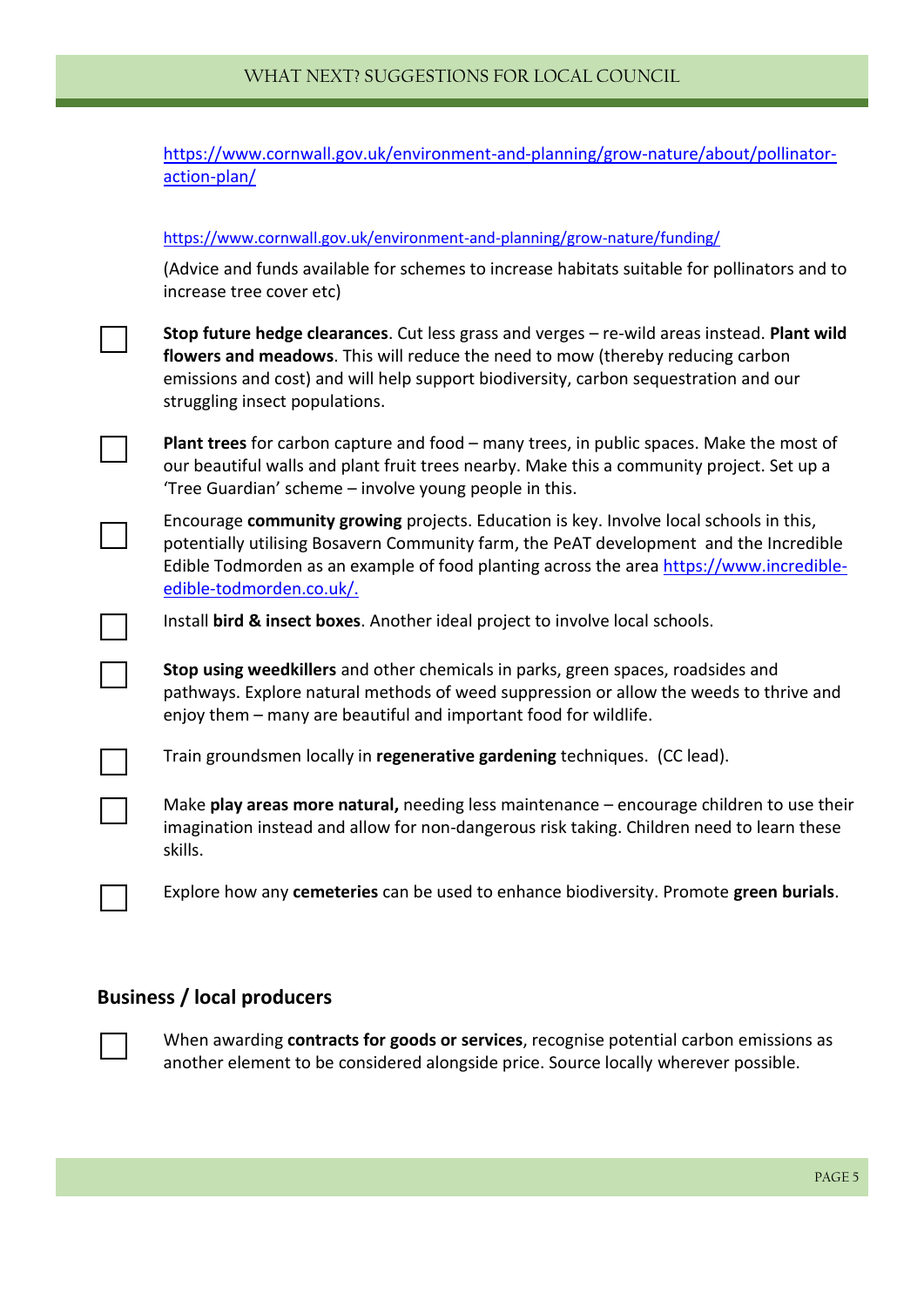Encourage local businesses and producers to declare a climate emergency and work towards becoming carbon neutral. Develop a local '**kite mark**' or award scheme to reward local businesses / producers who are committed to working on this and celebrate progress.

Promote and use local businesses that offer **refill** options (*e.g. Stones*).

 **Engage with the local landowners and farming community** regarding regenerative farming methods, (eg reduction of chemical use and increase in permaculture) rainwater runoff, ammonia reduction, biodiversity, tree growing and timber production, agroforestry, silviopasture, fruit and nut production, chemical use etc. South West Water / Cornwall Wildlife Trust's 'Upstream Thinking' can help here. Help them too with new rural payment education when released and applications where needed. Encourage organic, seasonal production and urge large land owners such as Bolitho and Falmouth Estate to promote renewable energy use, carbon capture, biodiversity and further insulation of property etc.

 Encourage use of locally grown produce and **actively support local producers** who have adopted organic, regenerative practices.

## **Tourism / Recreation**

 Promote **responsible tourism**. Work with holiday rentals, B&B's and hotels to encourage guests not to leave rubbish in the environment and preferably bring plastic back with them when they go to the beach. Recommend local tourism-related businesses join CoaST [\(www.coastproject.co.uk\)](http://www.coastproject.co.uk/), a Cornwall-based social enterprise working to support those involved in responsible tourism. Educate the tourist through such networks about where different recycling can go, why only showering for a few minutes is important, where to by eco, locally sourced goods, bus info – all important to hit targets.

Develop a **localised climate specific visitor charter** (https://w[ww.coastproject.co.uk/search/coastvisitorcharter](https://www.coastproject.co.uk/search/coastvisitorcharter) and educate them through maps showing good practice on noticeboards.

Find ways to reward tourists that arrive by **bus / train / bike**.

Encourage **cleaning of beauty hot spots and noticeably bad areas** involving the whole community.

Encourage and promote any PeAT style projects where tourists and others are taught plant growing techniques.

 Ask land owners to put **water bottle refilling station or signs saying water safe to drink in order to reduce the use of plastic bottles**. Do the same in suitable locations yourselves or promote those happy to offer water with signage.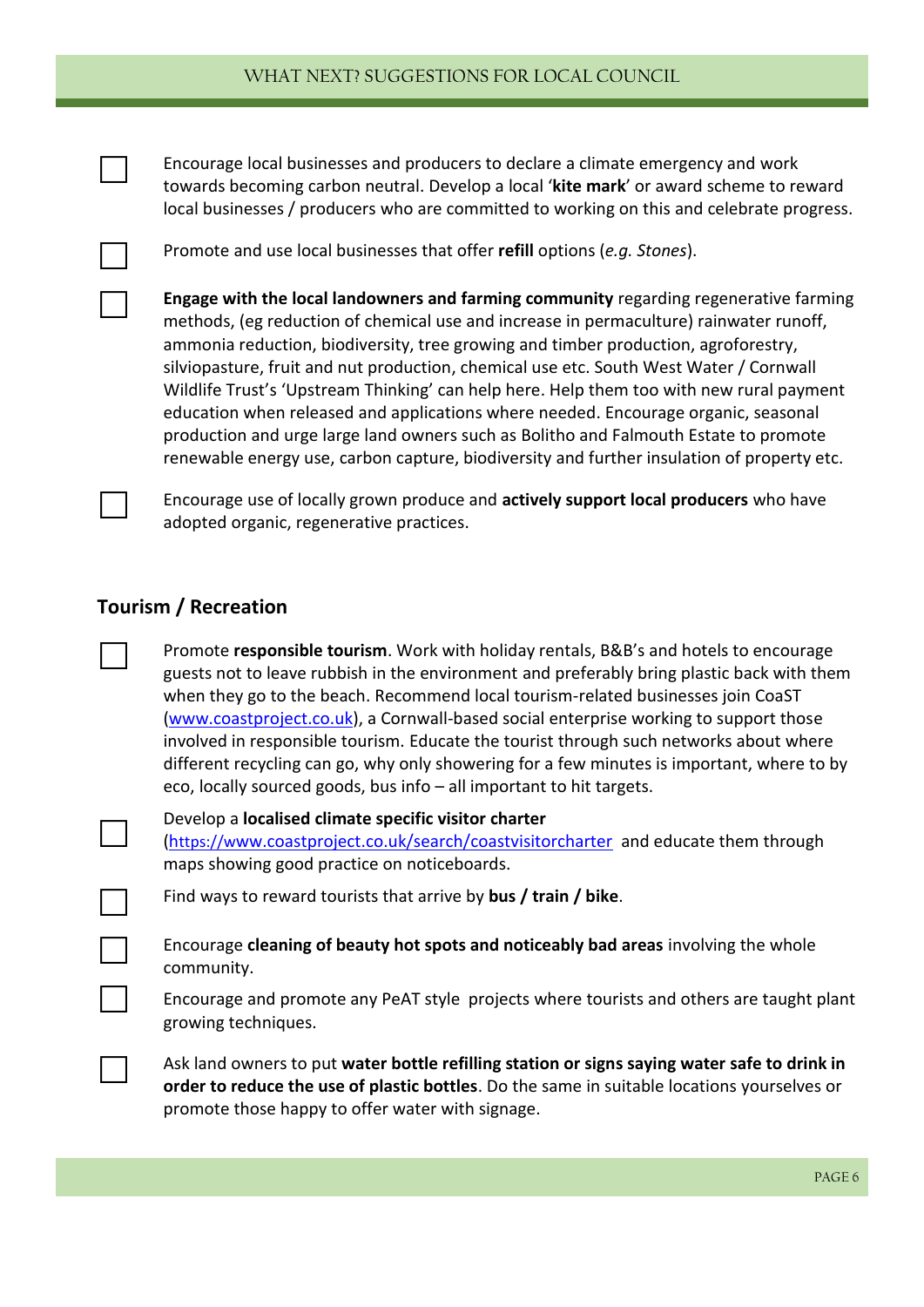## **Transport**

 Install **bike racks** and display a map with safe walking / cycling routes within the local area. Local cycle hire shops, if there are any, may be able to help with this.

 Promote **public transport**. Encourage and lobby for better bus links to train stations and surrounding area. Establish bus hopper service to the coast, until public transport becomes more affordable. Invest in enhancing community bus services and replace them with electric vehicles when possible.

 Promote **car-sharing, with disclaimer** (e.g[. https://liftshare.com/uk/community/cornwall /](https://liftshare.com/uk/community/cornwall%20/) & [https://pastyconnection.com\)](https://pastyconnection.com/).

 **Encourage electric vehicles** in town centre with charging points in suitable, accessible locations.

 Install community **electric vehicle charging points** for households that have no off-road parking. Some communities are providing charging points attached to lampposts (which already have an electricity supply - see [https://www.zap-map.com/london-street-lights](https://www.zap-map.com/london-street-lights-converted-to-ev-charge-points-for-trial/)[converted-to-ev-charge-points-for-trial/](https://www.zap-map.com/london-street-lights-converted-to-ev-charge-points-for-trial/) for example. Sockets attached to any community solar schemes are sensible if there is parking nearby.

# **Adaptation**

 Read **Adaptation Sub-Committee's UK Climate Change Risk Assessment Evidence Report** which sets out the priority climate change risks and opportunities for the UK:

[https://www.theccc.org.uk/tackling-climate-change/preparing-for-climate-change/uk](https://www.theccc.org.uk/tackling-climate-change/preparing-for-climate-change/uk-climate-change-risk-assessment-2017/)[climate-change-risk-assessment-2017/](https://www.theccc.org.uk/tackling-climate-change/preparing-for-climate-change/uk-climate-change-risk-assessment-2017/)

Read the **UK Government's (DEFRA) report on Food Security**:

<https://publications.parliament.uk/pa/cm201415/cmselect/cmenvfru/243/243.pdf>

 Start thinking about how **fuel and food rationing** may affect our local community (*these are distinct possibilities*). What do we need to start putting in place now? **Support community growing & local producers** engaged in **organic regenerative** agriculture eg developing more wind sheltered allotments. Initiate talks to the wider community on food waste and preservation.

 Support **repair café, GOFA & skills share type** projects. Establish an electrical repair link with local college, potentially within apprentice scheme.